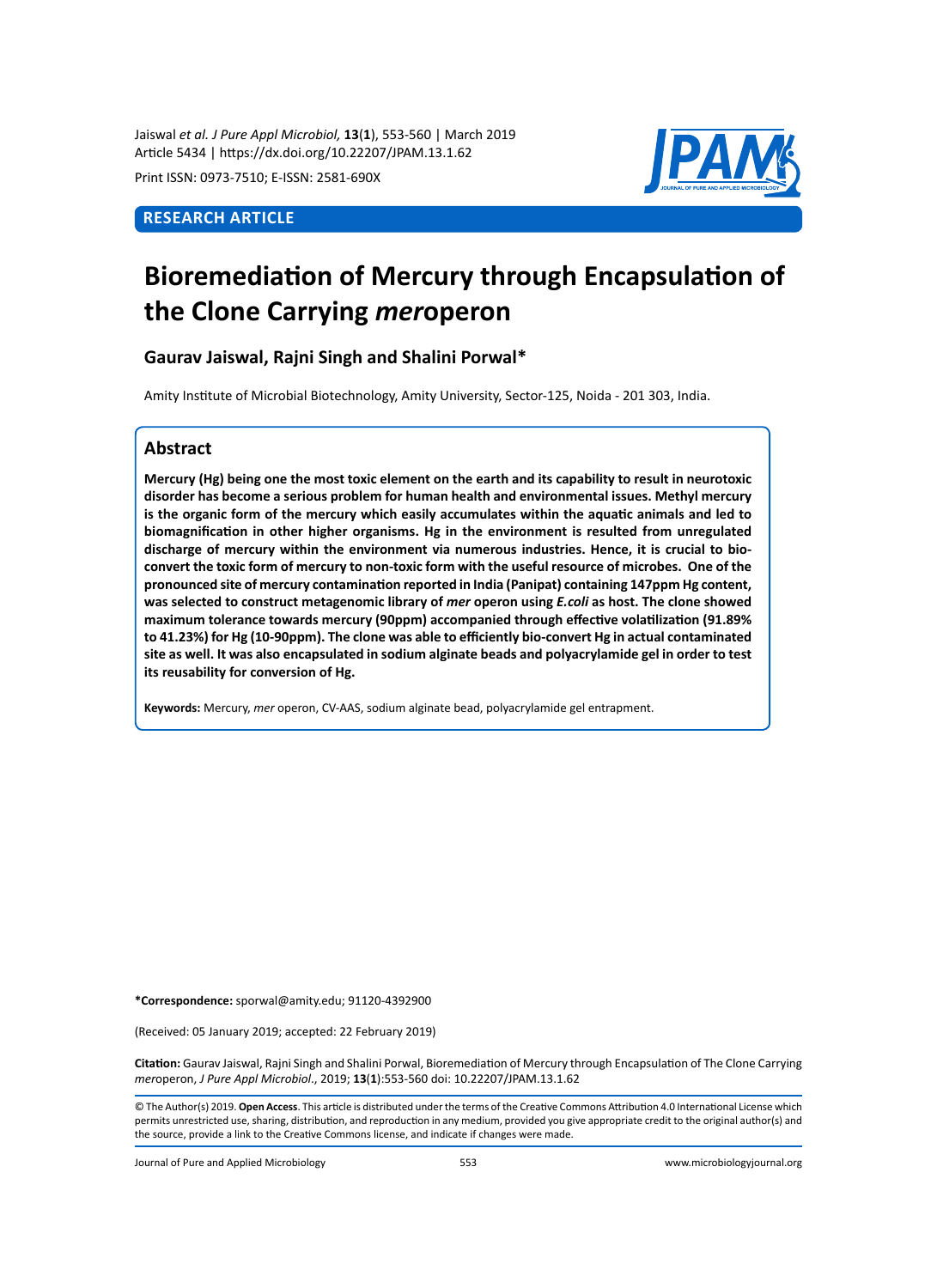#### **INTRODUCTION**

The outflow of industrial effluents has been always the cause of environmental concern as they pollute rivers and lands by adding up the toxic element and harmful metals. Among various heavy metals, mercury is known as a lethal metal which is positioned on 6th number in toxicity<sup>1.</sup> The unregulated discharge of mercury from industries and other human interventions has led to widespread of various neurological diseases<sup>2</sup>. The continuous and prolonged exposure to mercury may be source of fatigue, neurasthenia, numbness in toes and fingers, clumsiness, inability to cognizance, hearing to and visual disabilities, acute bronchitis, intestinal pneumonitis<sup>3</sup>. The worst case is followed by coma and death. Biomagnification of mercury in each trophic level has become a major cause of health risks at each level as it has entered the food chain through bio-accumulation. The level of mercury has been found to increase by 20-100 or even more folds than its permissible limit as the result of the unregulated and uncontrolled discharge of mercury<sup>4</sup>.

Increase in mercury pollution attracted the attention of some scientist to encounter the problem and they came up with the most widely used technique of bioremediation which uses microbes to convert toxic metals to less toxic form. This inquisitiveness of scientist helped them to discover microbes that can effectively grow well in the presence of mercury. Scientist discovered the sets of the genes which were responsible for providing resistant to such a toxic metal and called it as mercury (mer) operon<sup>4</sup>. Further researches confirm the presence of this operon on transposons element, conjugative plasmid and chromosomes which confers the bacteria with ability to survive mercury contamination and also confers the antibiotic resistance towards some antibiotics $5,6$ .

The indigenous researches on *mer* operon has discovered two major genes which are mainly responsible for mercury conversion in bacteria are *mer*A and *mer*B genes. Where *mer*B genes encodes methylmercury lyase which convert organic form of mercury (CH<sub>3</sub>Hg<sup>2+</sup>) to Hg<sup>2+</sup> and *mer*A gene code for mercury reductase which converts inorganic form of mercury ( $Hg^{2+1}$  to nontoxic risky form (Hg<sup>o</sup>). Other genes of *mer* operon have been also found which are equally important

for transportation of Hg within the system<sup>7.</sup>

This study was undertaken to clone the *mer* operon derived through metagenomics. The metagenome from the sample was isolated and the desired fragment (*mer* operon) was cloned in *E.coli.* The clone was checked for its ability to convert toxic form of Hg to non-toxic form in Hg contaminated site (Panipat Soil Sample). The clone was also immobilized to examine its reusability for the same.

#### **MATERIALS AND METHODS**

### **Sample collection and** *mer* **operon library construction**

Panipat industrial area was selected for soil sample collection because it is reported to have much higher concentration of mercury than the permissible limit. The soil was taken 10 cm under the ground level by digging it and was kept in sterile container at 4°C for further investigation.

In order to determine the concentration of mercury present in the soil sample, 10 gm of sample was weighed to check Hg concentration present in the soil using CV-AAS.

MOBIO kit was used to isolate metagenomic DNA from the soil sample following the protocol provided by the manufacturer. Before constructing the library the DNA was quantified using UV-absorption at 260nm at dilution fold of 500. After the quantification the partial restriction digestion was performed to get the desired fragment size of 5 to 10Kb in order to make clones.

For restriction digestion reaction, sterile micro-centrifuge tube was used to set up the reaction of 150µl which consist of 100µl of DNA, 15µl of 10X enzyme buffer, 1.5µl of *Sau* 3A1 and 33.5µl autoclave distilled water. The reaction was setup in the ice bucket and immediately transferred to 16°C for 3h. The reaction was terminated by heating the mixture at 70°C in water bath. The digested metagenomic DNA was run on 1% Agarose using gel electrophoresis assembly (BIORAD) and the fragments of the DNA in range of 5-10Kb were gel eluted using HiYield Gel/PCR DNA Mini Kit (Real Biotech Corporation, Taiwan). Ligation reaction was setup using digested DNA and dephosphorylated *pUC* 19 vector digested with *Bam* HI along with T4 DNA ligase enzyme. The mixture was incubated at  $4^{\circ}$ C for 16-18h and reaction was terminated by heat inactivation of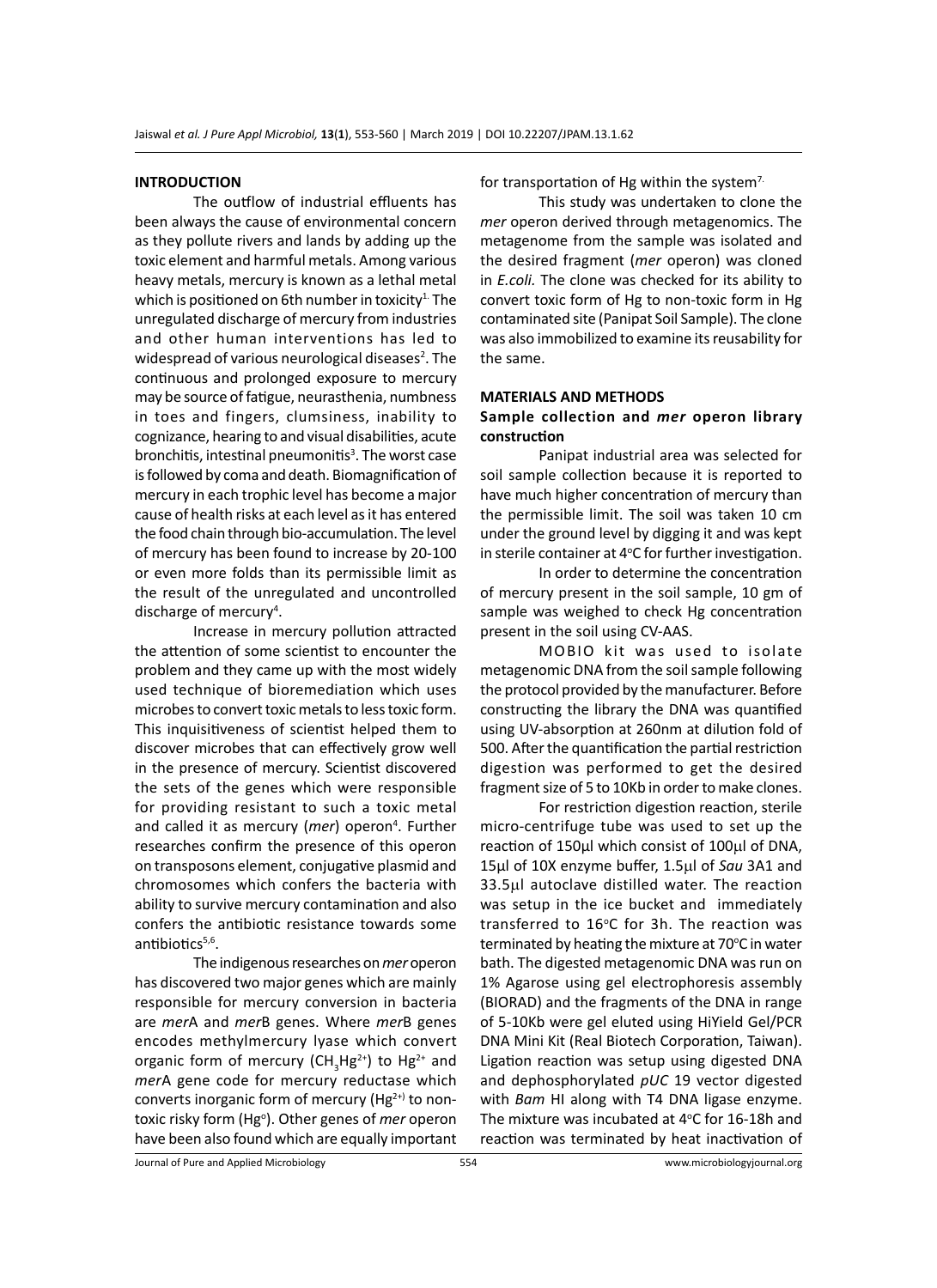enzyme at 70°C. Electroporation at 200W, 25mF and 2.5kV was done by introducing recombinant vector into host bacteria (*E.coli* DH10B) with aid of Micropulser II (BIO RAD). Immediately, the tube was poured with 1ml of Luria Broth (LB) and kept in shaker incubator at 180rpm for 1h. Transformed cells (100µl) were spread on the Luria Bertani Agar (LBA) plates supplemented with ampicillin, X-gal and IPTG and incubated at 37°C for 16h.

# **Screening and selection of mercury resistant clones**

The white colonies were picked and streaked on the LBA plates which were supplemented with ampicillin and 5ppm of Mercury Chloride (HgCl<sub>2</sub>), incubated at 37°C for 24-48h. The clones which were able to grow in the presence of 5ppm of HgCl<sub>2</sub> were transferred to fresh LB supplemented with 10ppm of HgCl<sub>2</sub>. The clones showing visible growth at 10ppm were further transferred to 20ppm, 30ppm and so on up to 100pm for acclimatization of clones and examined by taking OD at 600nm. The clone which showed maximum growth after acclimatization at highest HgCl<sub>2</sub> concentration was selected for further studies. To check the presence of *mer*B gene, the clone was grown in LB with 5ppm and 10ppm of Methyl Mercury Chloride (CH<sub>3</sub>HgCl<sub>2</sub>), incubated at 37°C for 18h and OD was taken at 600nm.

#### **Antibiotics resistance assay**

Antibiotic resistance of the selected clone was checked through disk diffusion method against various antibiotic listed in Table 1. Freshly cultured clone was spread on the LBA plates and antibiotic discs were placed onto it, incubated at 37°C for 18h. Later, zone of inhibition was measured. **Investigation of Hg volatilization by CV-AAS**

The clone was inoculated in LB media

**Table 1.** Antibiotics used for antibiotic resistance activity.

| S.<br>No.      | Antibiotic   | Concentration<br>(mcg) |  |
|----------------|--------------|------------------------|--|
| 1              | Streptomycin | 25                     |  |
| $\overline{2}$ | Norflaxin    | 10                     |  |
| 3              | Tetracyclin  | 30                     |  |
| 4              | Vancomycin   | 30                     |  |
| 5              | Gentamycin   | 30                     |  |
| 6              | Kanamycin    | 30                     |  |
|                |              |                        |  |

containing 10 to 100ppm of HgCl $_2$  and incubated at 37°C;180rpm. The culture was drawn periodically on  $2^{nd}$ ,  $4^{th}$  and  $6^{th}$  day under sterile conditions in tubes and centrifuged at 8000rpm for 8 mins. The supernatant was used for CV-AAS analysis (Analytical Jena make (Vario-6) cold vapor Hg-AAS). **In-vivo efficacy of the clone for Hg Volatilization**

The Panipat soil (non-sterile) was taken and mixed with the sterile soil to make 5 kg of mixture of around 10ppm Hg concentration (3:2) wt/wt). Overnight grown culture (500ml);(1OD) was sprayed onto the soil mixture. The soil sample was periodically taken out on  $2^{nd}$ ,  $4^{th}$  and  $6^{th}$  day. The samples were used for CV-AAS in order to check the ability of clone to transform the toxic Hg to non-toxic form on the contaminated site.

# **Entrapment of clone to check its repeatability**

Immobilization was done to check the efficiency of the clone to convert the Hg from toxic form to non-toxic form of mercury by repeated use. Two methods were used for immobilization listed below (3 cycles).

#### **Sodium alginate Entrapment method**

Pre-grown culture (16h) was mixed with sodium alginate (3%w/v) in the ratio of 1:4 and mixed well to make slurry under sterile conditions. The slurry was added to 0.2M of Calcium Chloride (CaCl<sub>2</sub>) drop-wise using sterile tips at room temperature in laminar air flow. Then the beads were stored at 4°C for 1h. After cooling the beads were washed 2-3 times with autoclaved distilled water and inoculated in conical flask containing 30ml of LB supplemented with 10, 20 and 30ppm of HgCl<sub>2</sub> respectively. The flasks were incubated at 37°C; 180rpm and beads were drawn at the time interval of 24h (for 3 days). The beads were washed and re-inoculated to LB having same concentration of HgCl<sub>2</sub>. This procedure was repeated thrice to check reusability of entrapped clone. CV-AAS of drawn samples at different time intervals were done.

#### **Polyacrylamide gel entrapment method**

Cell suspension of pre-grown culture (16h) was prepared by adding 2ml of culture into 10ml of chilled autoclaved distilled water and kept aside. 10 ml of the Potassium Phosphate Buffer (pH 7.0, 0.2M) was prepared, Acrylamide (2.85g), Bis-acrylamide (0.15g), Ammonium persulphate (10mg) and TEMED (1ml) were added to the buffer. The chilled cell suspension was mixed with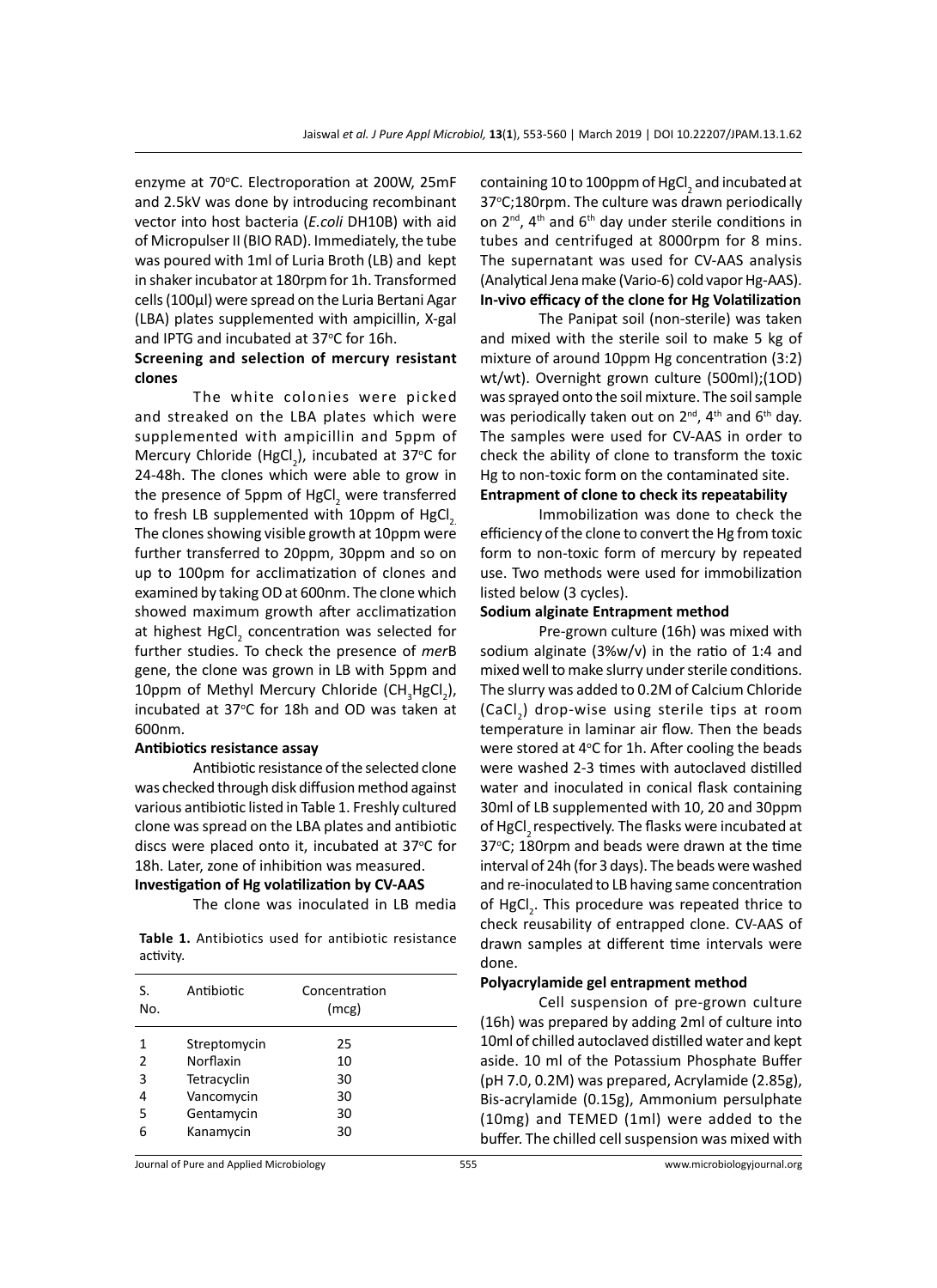polyacrylamide gel and poured into a sterile petri plate for solidification. After solidification, the cubes (5 mm x 5mm x 5mm) were cut using sterile scalpel and kept in Sodium Phosphate Buffer (pH 7.0, 0.2M) for 1h at  $4^{\circ}$ C. The cubes were washed 3-4 times and put into conical flask containing LB (30ml) supplemented with 10, 20 and 30ppm of HgCl<sub>2</sub>. The flasks were incubated at 180rpm, 37°C and cubes were drawn each day after 24h (for 3 days). The cubes were washed and re-inoculated to LB having same concentration of  $\mathrm{HgCl}_{_2}$ . The drawn samples were used for CV-AAS analysis.

# **RESULT AND DISCUSSION Metagenomic library construction**

Panipat soil sample was estimated for its Hg content by CV-AAS which was observed to be around 147ppm that's 14700 folds higher than the permissible limit i.e. 0.01mg/ml for industrial effluents<sup>8</sup>.

The DNA isolated from Panipat industrial soil had the concentration of  $500$ ng/ $\mu$ l at the absorbance of 260nm (Fig. 1). Metagenome was digested using Sau3A1. The desired DNA fragment in the range of 5-10Kb was cut and gel eluted. The DNA obtained after elution was ligated to



Approximately 200 clones were streaked on LBA plates supplemented with 5ppm of HgCl<sub>2</sub>, only 120 were able to grow among them. **Selection of the mercury resistant clone**

The clones which were able to grow on 5ppm were transferred to 10ppm Hg concentration, and only 74 clones showed visible growth. Further with increase in concentration of Hg to 50ppm, steep decrease was seen among the selected clones (Table 2) and only 5 clones (P02, P15, P27, P58 and P98) were able to grow.

The clones which were able to grow at 50ppm of Hg had been chosen for acclimatization, by growing and transferring them to higher concentration of Hg (10ppm to 100ppm). Among five, chosen clones only one (P02) was able to

**Table 2.** Numbers of clones shown growth at different Hg concentration

| Concentration<br>of HgCl <sub>2</sub> | Number of<br>tolerant clones |  |
|---------------------------------------|------------------------------|--|
| 05                                    | 120                          |  |
| 10                                    | 74                           |  |
| 20                                    | 33                           |  |
| 30                                    | 14                           |  |
| 40                                    | 5                            |  |
| 50                                    | 5                            |  |
| 60                                    |                              |  |
| 70                                    |                              |  |
|                                       |                              |  |

**Table 3.** Acclimatization of clones at different Hg Concentration.

| S.<br>No.                                   | Mercury<br>Chloride<br>Conc. (ppm) |           | P02 P15 P27 |           | <b>P58</b> | P98       |  |
|---------------------------------------------|------------------------------------|-----------|-------------|-----------|------------|-----------|--|
| 1                                           | 10                                 | +         | +           | +         |            | +         |  |
| 2                                           | 20                                 | ٠         | ÷           | ÷         | +          | $\ddot{}$ |  |
| 3                                           | 30                                 | $\ddot{}$ | $\ddot{}$   | $\ddot{}$ | $\ddot{}$  | +         |  |
| 4                                           | 40                                 | $\ddot{}$ | +           | ÷         | +          | $\ddot{}$ |  |
| 5                                           | 50                                 | $\ddot{}$ | +           | $\ddot{}$ | +          | $\ddot{}$ |  |
| 6                                           | 60                                 | $\ddot{}$ |             |           | +          |           |  |
| 7                                           | 70                                 | $\ddot{}$ |             |           |            |           |  |
| 8                                           | 80                                 | $\ddot{}$ |             |           |            |           |  |
| 9                                           | 90                                 | +         |             |           |            |           |  |
| 10                                          | 100                                |           |             |           |            |           |  |
| (+) showing growth of clone; (-) no growth. |                                    |           |             |           |            |           |  |

1 2  $10.000bp$ 

**Fig. 1.** Lane 1: 10 kb DNA ladder, 2: Metagenomic DNA (Panipat) & 3: Metagenomic DNA Restricted digested with Sau3A1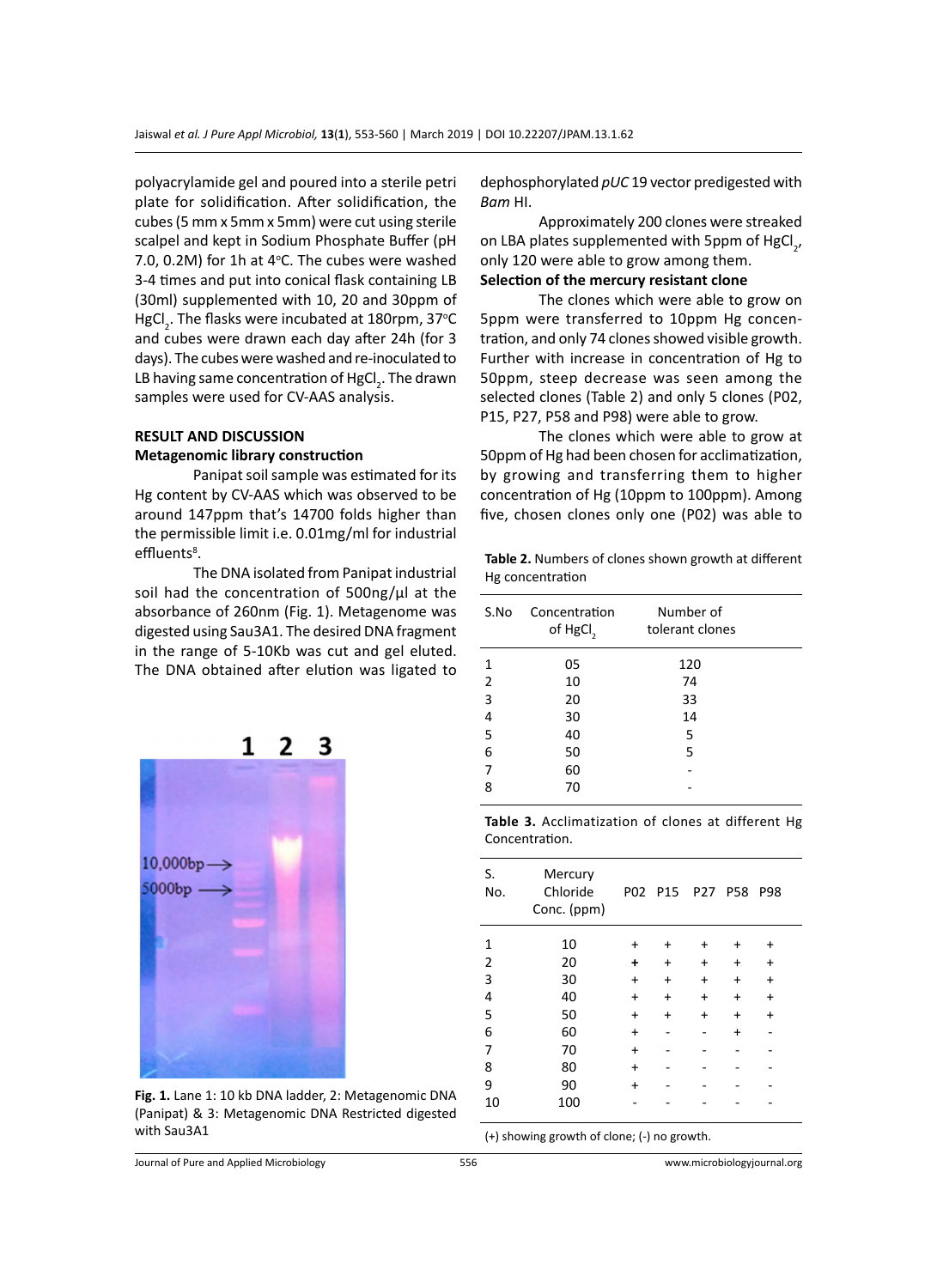grow at 90ppm and beyond it no growth was seen (Table 3). Hence P02 clone was selected for further studies.

#### **Antibiotic resistant activity**

Upon research of P02 for antibiotic resistance activity using disc diffusion method the zone of inhibition was measured (mm) (Fig. 2). P02 has shown resistant towards Tetracyclin (30mcg) and Vancomycin (30 mcg), whereas showed the susceptibility towards Norflaxin (10mcg) and Gentamycin (30 mcg). The microbes found to be mercury resistant are often antibiotic resistant<sup>[5]</sup> which is result of horizontal gene transfer<sup>7</sup>. **CV-AAS of Hg volatilization**

Volatilization analysis was done to quantify the amount of Hg converted to non-toxic form in media. The volatilization was found to be maximum on 6th day at 10ppm (91.89%), however it was 89% on  $4<sup>th</sup>$  day and 87.37% on  $2<sup>nd</sup>$  day. Gradual increase in volatilization was seen on 2nd



**Fig. 2**. Antibiotic resistance of P02 clone.

\*Resistant (0-4mm), Intermediate (5-8mm) and Susceptible (9-12mm); ZOI= zone of inhibition

day (37.05%),  $4^{th}$  day (39.46%) and 6<sup>th</sup> day (41.23%) at 90ppm (Fig. 3). The volatilization efficiency of P02 is more as compared to the volatilization by isolates as reported<sup>9,10</sup>.

### **Efficiency of volatilization by clone on soil**

In order to check the functionality of P02 on mercury contaminated soil this study was undertaken and the results showed that P02 was efficient in conversion of  $Hg^{2+}$  to  $Hg^0$ . 10ppm of concentration was chosen for soil as it showed

maximum volatilization in media. The volatilization was checked on  $2^{nd}$ ,  $4^{th}$  and  $6^{th}$  day and maximum was found to be on  $6<sup>th</sup>$  day which was about 91.87% as compared to 4th day and 2nd day, which was calculated to be around 85.97% and 80.37% respectively (Fig. 4). The volatilization of Hg was more on mercury contaminated soil as compared to only media (LB+Hg) may be due to autochthonic bacteria which might have increased the volatilization.



Journal of Pure and Applied Microbiology 557 www.microbiologyjournal.org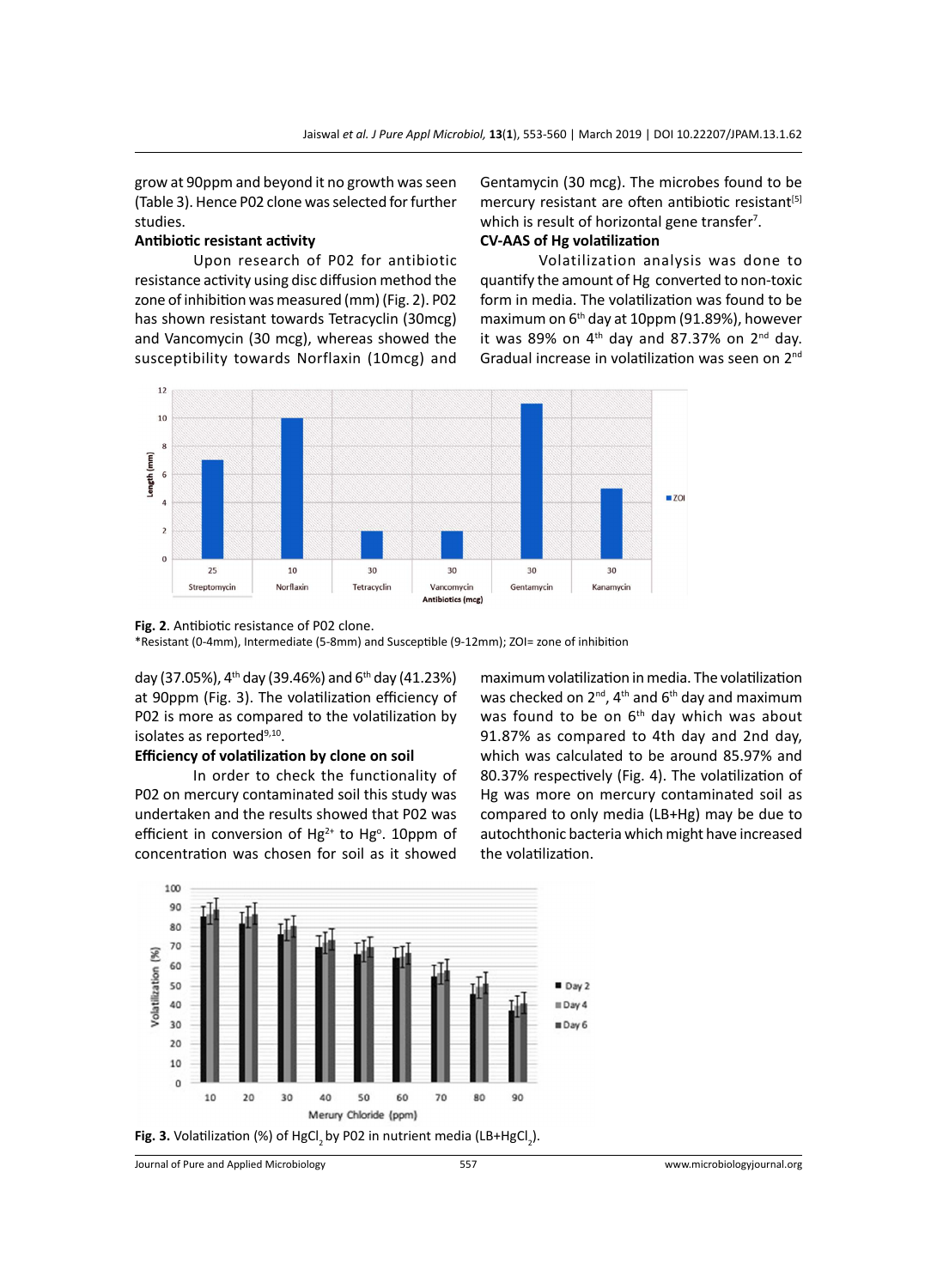#### **Entrapment of clone and its reusability**

Reusability of clone P02 was checked by its immobilization by two methods i.e. sodium alginate and polyacrylamide. CV-AAS analysis of supernatant showed more volatilization at low level of Hg concentration in both the cases.

The results also revealed volatilization of Hg (10-30ppm) was more with clone immobilized in sodium alginate (cycle 1: 84.88 to 49.53%; cycle 2: 37.5 to 31.76%; cycle 3: 21.82 to 18.5%) as compared to immobilization in polyacrylamide (cycle 1: 60.83 to 40.41%; cycle 2: 42.5 to 37%;









Journal of Pure and Applied Microbiology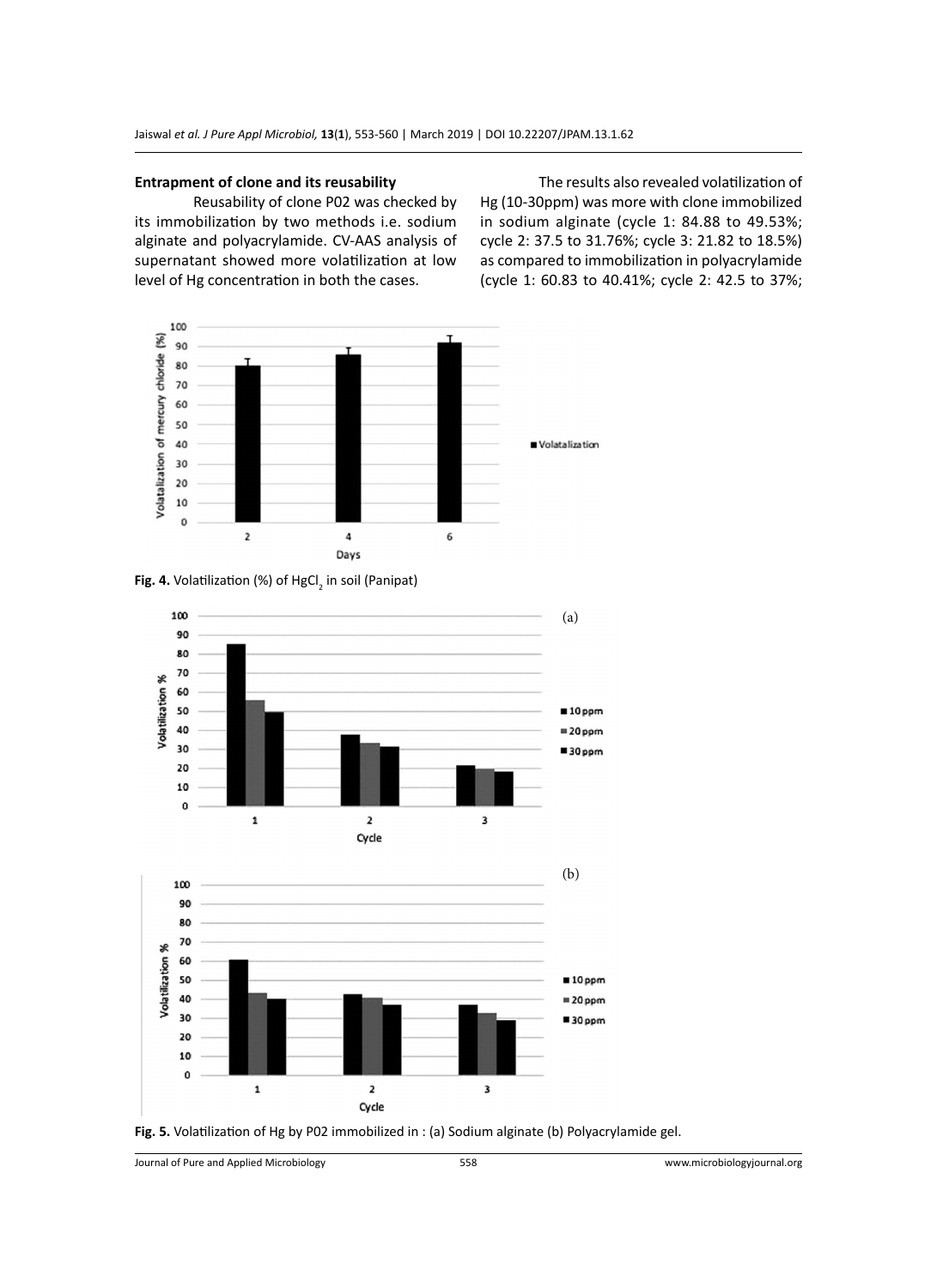cycle 3: 37.1 to 29.1%).

Though the volatilization in cycle 1 was more in case of sodium alginate but the reusability of clone was found to be more in polyacrylamide entrapment (Fig. 5a & 5b).

#### **DISCUSSION**

Numerous uses of mercury have brought about the enormous human health problem as it is one of the most toxic heavy metal found in the environment $13$ . In order to triumph over the toxicity, some microbes have developed the mechanism to transform the toxic compound to non-toxic compound which gave perception of bioremediation. Many studies supported that microbes can convert toxic mercury to non-toxic for $m^{14}$ .

Most of the microbes cannot be culture in lab but lives in the environment and contribute toward the bioremediation of mercury if present in their habitat<sup>3</sup>. In our study P02 was found to convert both form of Hg i.e.  $CH_3HgCl_2$  (organic) to HgCl<sub>2</sub> (inorganic) and finally to its non-toxic volatile form (Hg<sup>o</sup>), hence the clone have the broad spectrum mechanism of Hg tolerance. It has been found that antibiotic resistant genes are commonly found on the plasmid or the transposons carrying Hg<sup>r</sup> loci<sup>11</sup> which may be transferred through horizontal gene transfer on the conjugative plasmid. P02 have shown antibiotic resistant property toward tetracyclin (30mcg) and vancomycin (30 mcg) along with the resistance to mercury. The mechanism of mercury resistance for both the form (organic and inorganic) was primarily studied on *Staphy-lococcus aureus* a clinical isolate which was also found to be resistance to antibiotic called penicillin<sup>4</sup>. It was observed that the maximum volatilization of Hg (10-90ppm) in media (LB+ Hg) happened on day 2 (87.37%-37.05%), whereas almost complete conversion happened on day 6 (91.89%-41.23%) which was the added volati-lization % of the residual Hg after day 2. The application study results indicated that the volatilization of P02 was much more effective in Hg contaminated soil (80.34%, 85.97% and 91.87% on day 2, 4 & 6 respectively) at 10ppm, which may be due to the activity of autochthonic microbes which has escalate the process of volatilization. We have also observed that polyacrylamide gel entrapped P02

clones were more efficient for reusability than the sodium acrylamide and can be effectively used for Hg bioremediation, as supported by other studies $12$ .

In this study clone P02 has confirmed maximum tolerance (90ppm) of Hg with the efficiency of volatilizing it to vapor form in LB media. The volatilization turned more visible in actual mercury-contaminated soil than the LB media. Clones may be immobilized in polyacrylamide gel and used time and again for Hg conversion efficiently<sup>15-17</sup>.

#### **ACKNOWLEDGEMENTS**

We are thankful to Department of Science and Technology, Government of India, for providing the funds to carry out the study and also thankful to Amity University, Sector-125, Noida, UP, for providing infrastructure and Dr. Rakesh Sharma, IGIB, New Delhi, Dr. Nahar Singh, NPL, Delhi for their help and support.

#### **CONFLICT OF INTEREST**

The authors declare that there are no conflicts of interest.

#### **REFERENCES**

- 1. Barkay T, Miller S M, Summers A O. Bacterial mercury resistance from atoms to eco-systems. *FEMS microbiol. Rev.*, 2003; **27**(2-3): 355-384.
- 2. Woods J S,Heyer N J, Russo J E, Martin M D,Farin F M. Genetic polymorphisms affecting suscep-tibility to mercury neurotoxicity in children: Summary findings from the Casa Pia Children's Amalgam. *Clinical Trial Neurotoxicolog*y, 2014; **44**: 288-302.
- 3. Mathema V B,Thakuri B C,&Sillanpהה M. Bacterial mer operon-mediated detoxification of mercurial compounds: a short review. *ArchMicrobiol*, 2011; **193**(12): 837-844.
- 4. Jaiswal G, Porwal S. Role of mercury resistance (mer) operon in bioremediation of mercury contamination.*J. BioChem. Res.*, 2014; **2**: 986-997.
- 5. Porwal S, Singh R. Cloning of merA Gene from MethyloteneraMobilis for Mercury Bio-transformation. *Indian J. Microbiol*, 2016; **56**(4): 504-507.
- 6. McArthur J V,Tuckfield R C. Spatial patterns in antibiotic resistance among stream bacteria: effects of industrial pollution. *Appl Environ Microbiol.*, 2000; **66**(9): 3722-6.
- 7. Sant'ana YX,Chartone-Souza E, Ferreira MD. Drug resistance and colicinogeny of Salmonella typhimurium strains isolated from sevrage-contamined surface water and humans in Belo Horizonte, *Brazil.Revista Microbiol.*, 1989; **20**(1): 41-9.
- 8. Nascimento A M,Chartone-Souza E. Operon mer: bacterial resistance to mercury and potential for